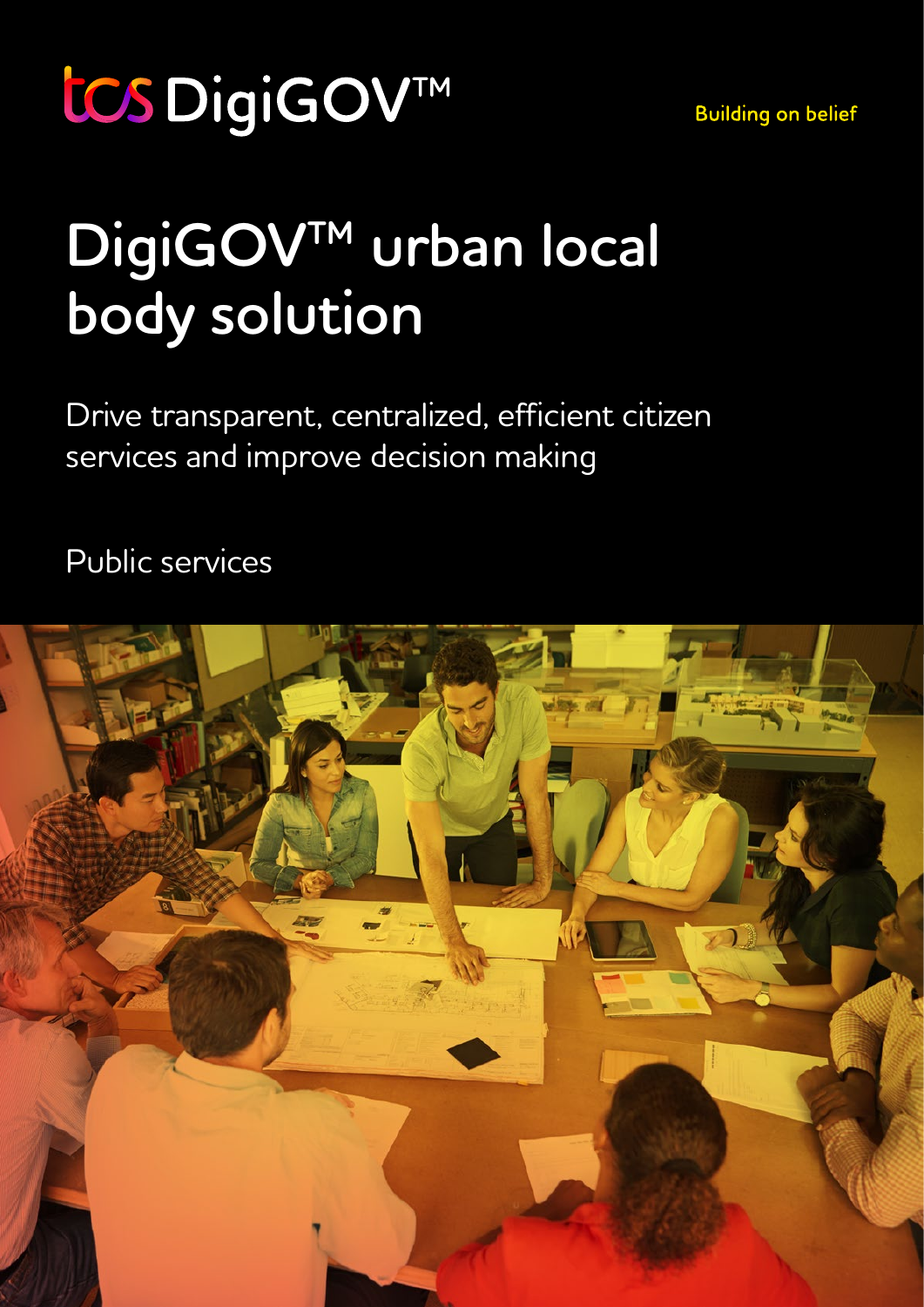To gain better resource visibility, governments have been nudging municipal corporations, urban local bodies, and development authorities to focus on certain performance yardsticks. The heightened demand for monitoring, evaluating, and managing the performance of small to medium federal agencies has necessitated a surge of technology modernization and dedicated systems and tools to effectively and efficiently carry out resource utilization and monitoring of both citizens and funds. Urban local bodies, considered as growth engines of a country, are now competing globally to become smarter and manage resources efficiently. This drives the need for a unified, omnichannel platform that enables seamless delivery of government to citizen (G2C), government to business (G2B), and government to government(G2G) services.

TCS believes that the best way to strengthen the public services framework is to connect governments directly to citizens and communities, offering endless possibilities to all stakeholders. TCS' DigiGOV™ Urban Local Body portal enables transparent, accountable, and efficient governance, and ensures effortless management and administration of public services. It provides a strong foundation to city councils for the longer term digital transformation journey toward the final goal of smart cities.

#### Overview

Public sector IT services are gaining momentum because of need for cost-effective transparency, efficient service delivery, and convenience. Moreover, each city has different challenges depending on its cultural, social, historical, geographical, and economic conditions. Add to this, the continuous migration from rural to urban areas has heightened the need for world-class infrastructure in cities.

SLA management of urban local bodies requires real-time insights for informed decision-making and efficient law enforcement. There is also an evident need for cross-integration between independent departmental systems and coordination between agencies for citizen services facilitation.

The Internet of Things (IoT) has surfaced as the most promising technology to drive connectedness and innovate various services. It has opened unlimited opportunities for city authorities to build world-class solutions and optimize resource utilization. TCS' DigiGOV Urban Local Body solution provides the base to build end-to-end solutions to digitally transform local governments, enabling online access to municipal services for citizens as well as businesses. It helps drive human resource management, financial management, resource optimization, and digital transformation through a secure, centralized multi-tenant platform.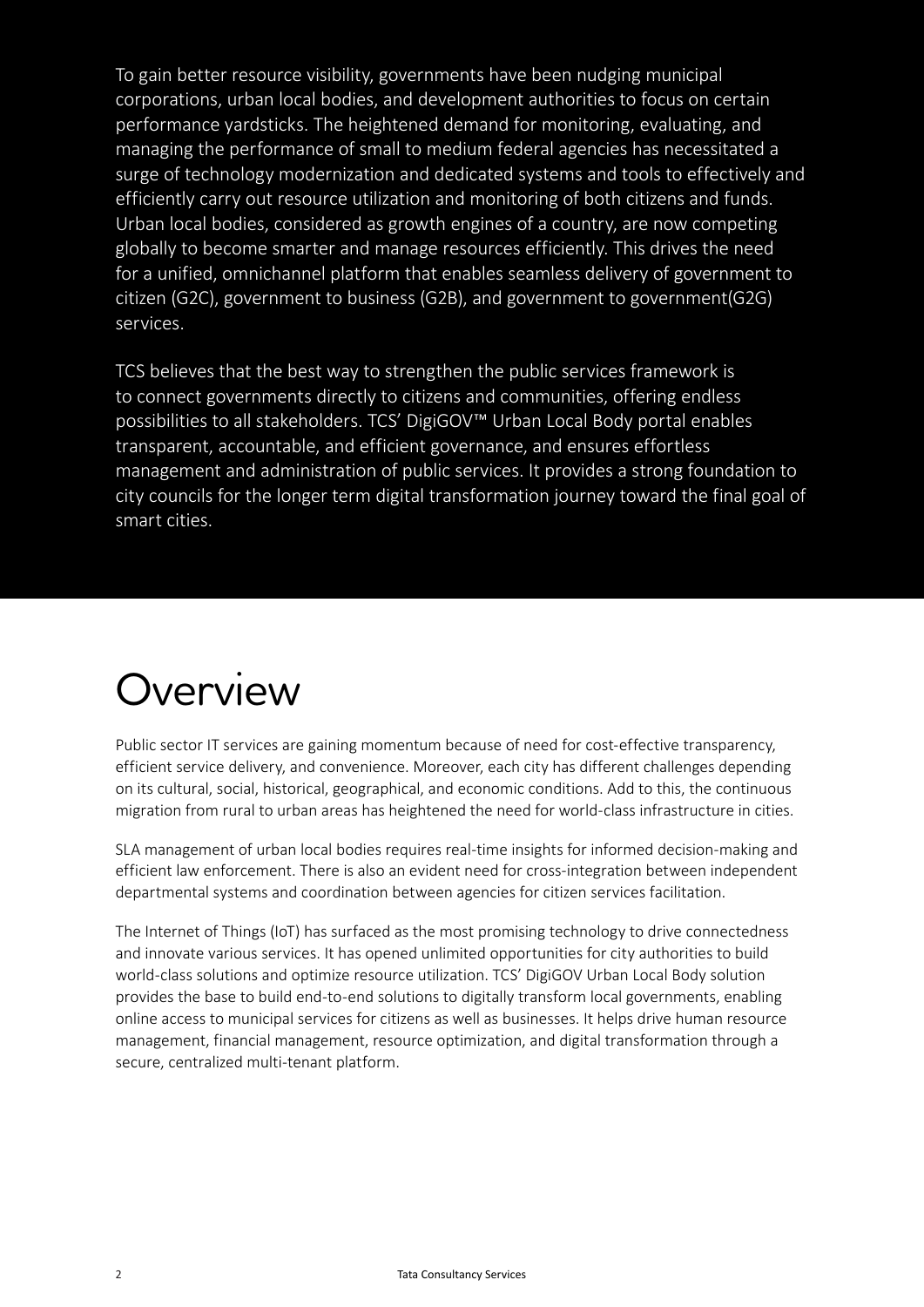### Our Solution



*An Overview of TCS' DigiGOV™ Urban Local Body Solution*

A unified platform for hassle-free G2B, G2C, and G2G service delivery, the solution is based on TCS DigiGOV™ and offers advanced capabilities in file management, knowledge management, payroll, accounting, taxation, and human resource management. Key features include:

- Mobile-enabled to drive anytime-anywhere access
- Multi-tenancy and cloud-enabled architecture for heightened scalability and data security
- Robust analytics engine to provide 360-degree understanding of citizens
- Built using open standards that are compatible with all integration protocols
- Easily integrated with a host of applications, including finance core, command and control platform, geographic information system (GIS), POS, smart cards, as well as external entities such as banks
- Single sign-on (SSO) enabled and can be easily integrated with enterprise applications
- Digital signature enabled and barcode enabled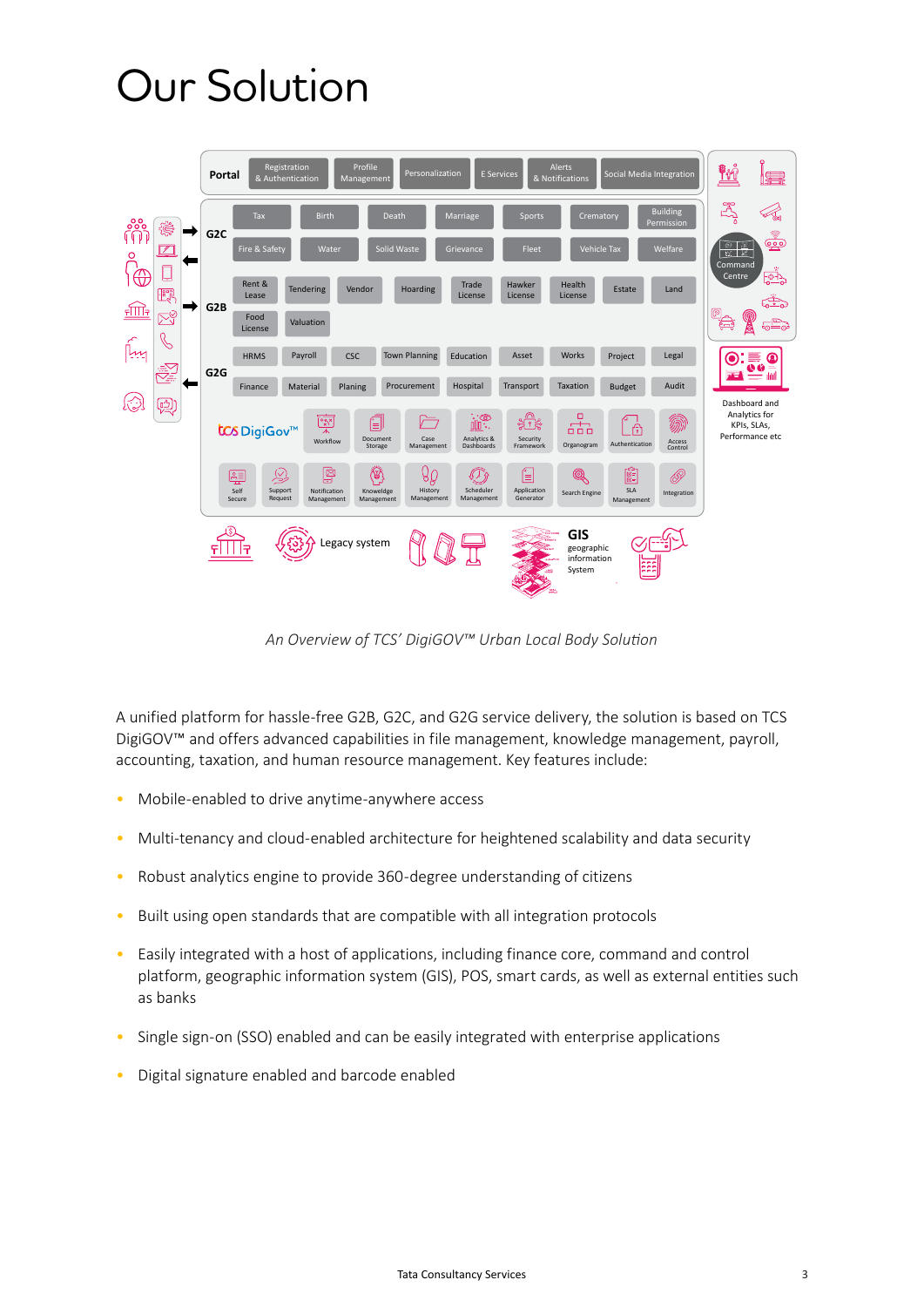# Benefits

With TCS' solution, government agencies can standardize processes across all urban local bodies and improve local governance through:

- Malpractice reduction: The solution uses secure, transparent online processing mechanism with configurable approval cycle and audit trail.
- Faster and streamlined service delivery: The average turnaround time (TAT) of service completion can be reduced to days compared to months. Approximately 95% of applications can be delivered within three days.
- Improved efficiency of revenue collection through taxes and user charges: The solution enables faster tax billing cycle with accurate revenue and auto-fee calculation.
- Informed decision making: Integrated with a sophisticated query engine and smart reporting tools, TCS' solution provides the executive management of government agencies with the right information at the right time, enabling timely and accurate decisions.
- Enhanced user experience: Citizens are kept updated on relevant services and events through automated mailers, SMS notifications and reminders
- On-demand access: Anytime, anywhere, access with easy approvals and auto-scheduling of bookings ensure seamless omnichannel experience.
- Flexibility and customizability: The solution offers the flexibility to build new solutions to meet the diverse requirements of users and is easily customizable to the unique needs of an organization.

## The TCS advantage

Leveraging our domain expertise and contextual knowledge of the customer processes, TCS has re-engineered the coordination and information exchange between different departments and agencies to simplify and standardize local governance. Key advantages of partnering with TCS are:

- We provide cradle-to-grave citizen services that are proactively made available through predictive analysis which is based on service access, life events, and understanding of customers and relations.
- TCS has deep domain expertise backed by years of on-ground experience and strong contextual knowledge of customer processes.